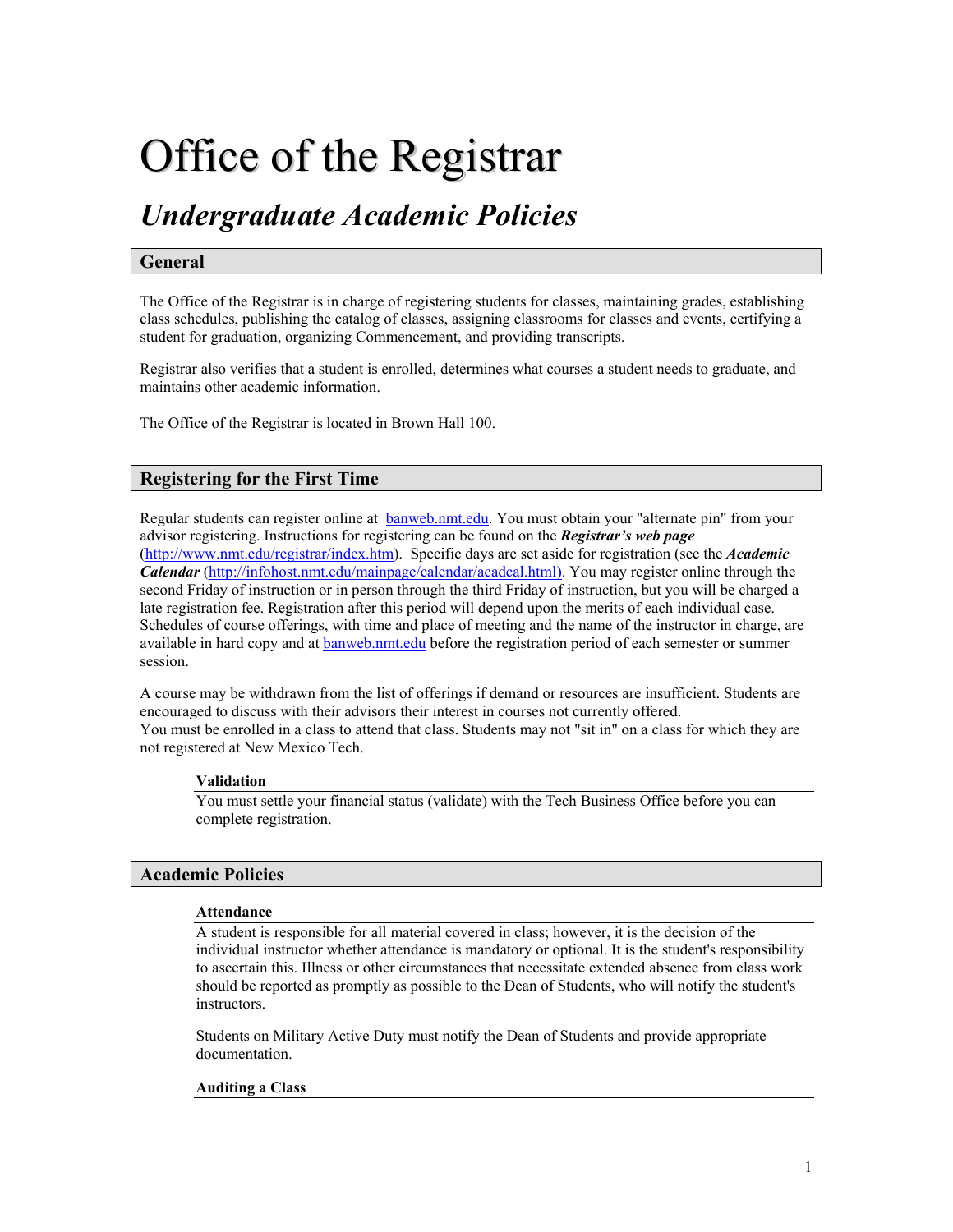Students may attend classes as auditors; that is, they may enroll in a course for no credit, with the permission of the instructor of the course. Auditors pay fees on the same basis as those who enroll for credit.

No student will be allowed to change registration from credit to audit or from audit to credit after the tenth week of a regular semester or the fifth week of the summer session. Students may not change from credit to audit or audit to credit more than once in a class. Auditors receive grades of SA (satisfactory audit) or UA (unsatisfactory audit) as determined by the instructor.

# **Challenge Exams**

In lieu of registering for a course, a student may request a challenge examination. (Students who have received a grade in a class taken at Tech may not take a challenge exam in that course.) These exams allow students to receive credit or waive the requirement for a course by passing a comprehensive test of the course material.

Permission must be granted by the instructor of the course. A challenge examination fee $\textsuperscript{1}$  $\textsuperscript{1}$  $\textsuperscript{1}$  is charged. The form of the examination (written, oral, practical, combination, etc.) will be determined by the instructor. At the option of the student and instructor, the examination may be graded on either the normal or S/U basis, and the examination points earned will be equivalent to a final grade in the course.

Credit hours and grade points earned in this way are exactly equivalent to those earned through successful completion of that course. The following regulations will apply to all challenge examinations:

- Permission of the instructor of the course is required and the examination is given at a time of the instructor's choosing.
- Information as to the nature of the challenge examination will be made available to a student upon request.
- The student will be told the grade earned and has the right to decide whether the credit and grade will be entered on the transcript.
- If a student is registered for the course, the challenge exam must be taken during the first three weeks of the fall or spring semester, so that the student's schedule can be adjusted.

#### **Correspondence Courses**

(Note: This page is about New Mexico Tech's policy for accepting correspondence credits earned elsewhere. For information on distance education offered by New Mexico Tech, see *Distance Education*.)

A student's total registration per semester, including all courses taken in residence and by correspondence, must not exceed 18 credit hours without the advisor's approval. Any student who is enrolled for a correspondence course must report this fact in writing to the Vice President for Academic Affairs before registering for classes and also must obtain the Vice President's approval before enrolling for a correspondence course during a semester when enrolled at New Mexico Tech.

Correspondence courses in progress during any semester must be recorded on the student's program. Approval of enrollment in a correspondence course does not necessarily imply that transfer credit will be allowed. If transfer credit is desired, regular evaluation procedures must be observed; moreover, a final grade for the course must be reported officially to the Registrar not later than 30 days before the end of the semester during which credit is desired.

#### **Satisfactory/Unsatisfactory (S/U)**

After completing 30 credit hours, any student in good standing may take up to a total of 18 credit hours on an S/U basis in undergraduate courses not normally graded S/U. Courses may not be

<span id="page-1-0"></span> $1$  Special or challenge examinations must be arranged in advance and a fee per semester hour is charged for each.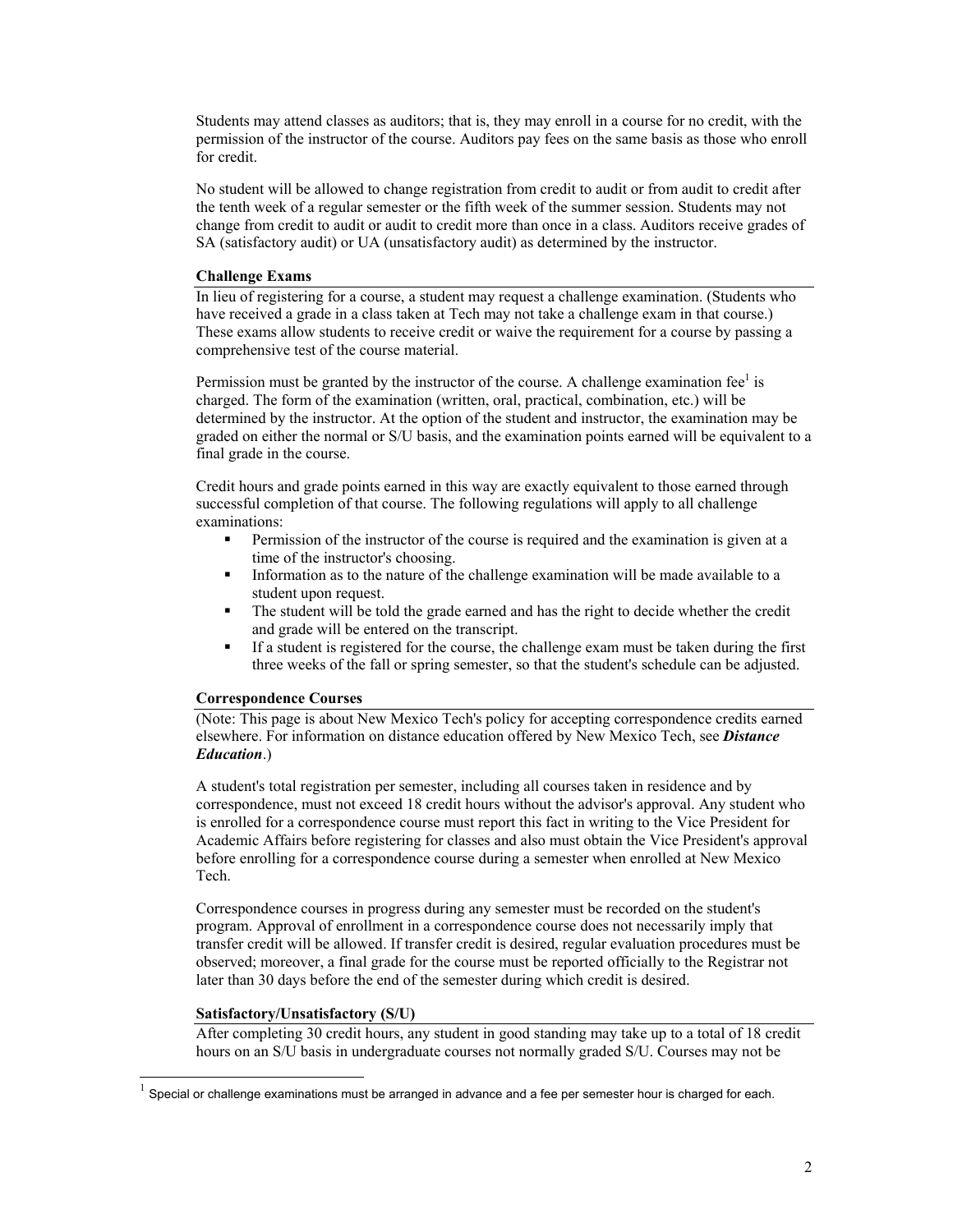taken in this manner without consent of the student's major department and the department in which the course is taken. Approval for the S/U grade basis must be obtained within the first ten weeks of classes. Decisions made at that time for either letter grade or S/U grade evaluation may not be subsequently changed. Students who receive a grade of S will receive credit for the course. Students who receive a grade of U will not receive credit for the course.

Special students must have successfullly completed 30 or more credit hours to register for courses on an S/U basis (except for courses that are only offered S/U). Transfer credits from other institutions are not included in the 18 hour maximum.

#### **Directed or Independent Study Courses**

To be included as part of a student's declaration of courses fulfilling degree requirements, independent study courses (courses number 391 or 491) require the approval of the department chair in the major department, the chair of the department offering the course, and the student's advisor. Approval must be obtained before the student takes the course.

#### **Equal Opportunity Policy**

The New Mexico Institute of Mining and Technology is committed to the policy that all persons shall have access to its programs, facilities, and employment without regard to race, religion, color, age, sex, national origin, ancestry, physical or mental handicap or disability, medical condition, or veteran status, as required by the New Mexico Human Rights Act, Title VII of the Civil Rights Act of 1964, as amended, Executive Order 11246, Section 504 of the Rehabilitation Act of 1973, the Americans with Disabilities Act, or by other laws and regulations. Inquiries regarding compliance may be directed to Inquiries regarding compliance may be directed to the Director, Affirmative Action and Compliance Office, Second Floor, Cramer Hall, New Mexico Institute of Mining and Technology, 801 Leroy Place, Socorro, New Mexico 87801; telephone (505) 835-5165.

#### **Facility Use by Students**

Many New Mexico Tech facilities are available for student use. In order to be eligible, a club or organization must be officially recognized by the Dean of Students and by the Student Senate. Facilities may only be used for legal and otherwise legitimate purposes, and that use must not in any way hinder the academic mission of Tech. Further details regarding use of classrooms and other facilities may be found in the New Mexico Tech Student Handbook.

#### **Satisfactory Academic Standing with New Mexico Tech**

A regular undergraduate student will be considered to be in good standing if the student maintains the minimum semester grade-point average (GPA) listed below:

| <b>Total semester</b><br>hrs attempted<br>(cumulative) | Minimum semester<br><b>GPA</b> needed to<br>maintain good<br>standing |
|--------------------------------------------------------|-----------------------------------------------------------------------|
| $-29$                                                  | l.6                                                                   |
| $30 - 59$                                              | 1.8                                                                   |
| or more                                                | 20                                                                    |

"Semester hours attempted" means courses in which a student earn grades of  $A, A-, B+, B, B-,$ C+, C, C-, D+, D, F, S, U, and all transfer credits. "Semester hours attempted" does not include courses in which a student earns grades of I, SA, UA, or WO. Transfer credits are not used in computing the GPA.

A student whose semester GPA falls below the minimum requirements needed for good standing will be placed on academic probation.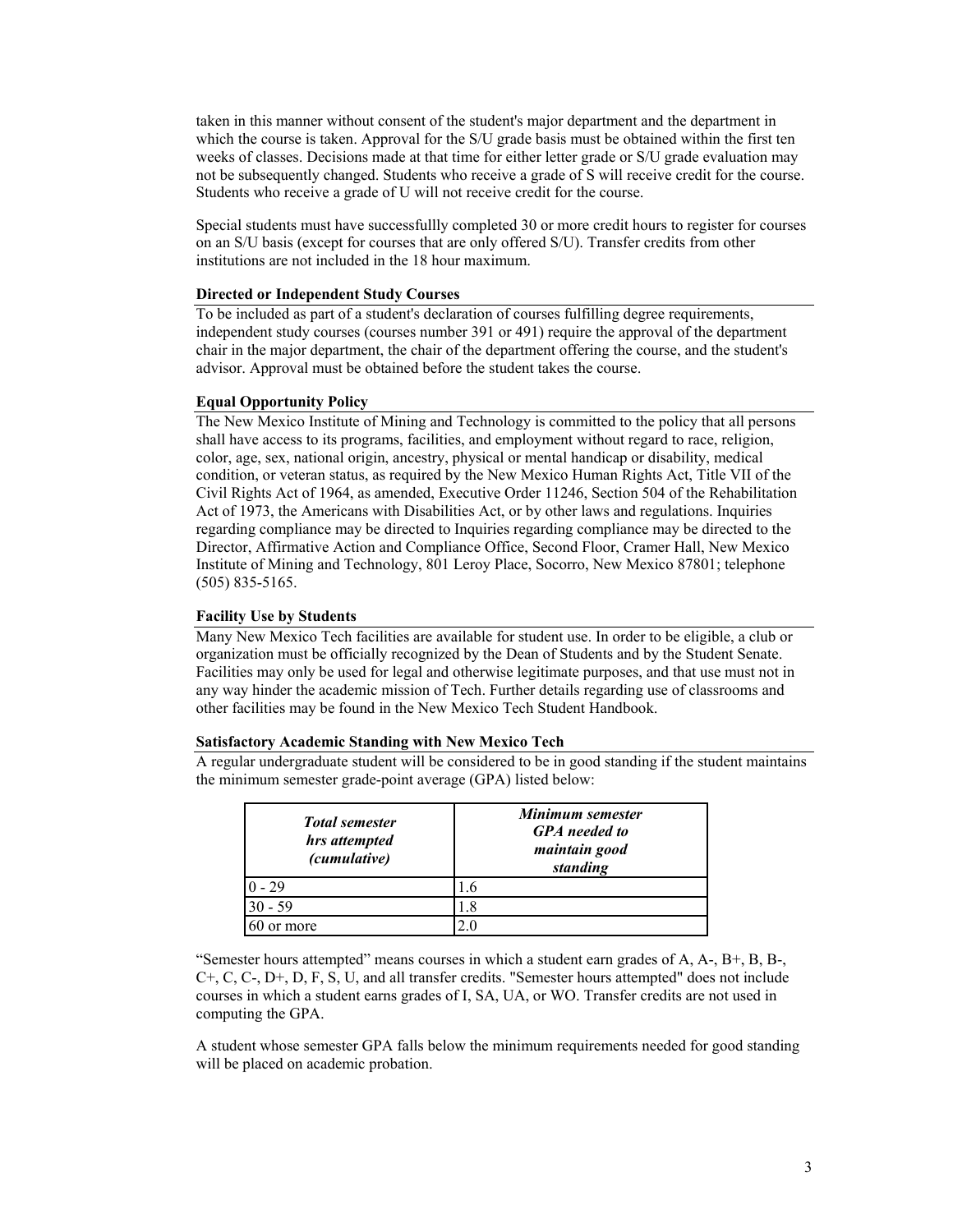# **Graduation Requirements**

To graduate, a student must fulfill the following:

- 1. The student must be a regular student.
- 2. The student must declare which catalog he or she is graduating under.

If a student is **continuously enrolled** (excluding summer sessions), the student may choose the degree requirements to be satisfied from:

- The catalog in effect when the student first enrolled or
- Any subsequent catalog. Under special circumstances (such as being called away to active military duty), a student may use the catalog under which he or she was admitted. Each case will be dealt with individually.

A **readmitted** student must choose degree requirements to be satisfied from:

- The catalog in effect when the student was readmitted or
- Any subsequent catalog provided the student is continuously enrolled after readmission.
- 3. The student must fulfill the specific degree requirements as well as general degree requirements.
	- To qualify for all bachelor's degrees, except the [Bachelor of General Studies](http://infohost.nmt.edu/mainpage/depts/gens.html) degree, the student must complete the General [Degree Requirements](http://infohost.nmt.edu/mainpage/uginfo/gendeg.html).
	- General requirements for master's and Ph.D. degrees are listed under [Graduate Program](http://infohost.nmt.edu/mainpage/gradinfo/grad4.html)   [Policies.](http://infohost.nmt.edu/mainpage/gradinfo/grad4.html)
- 4. The student must also complete the courses specified by the major department. Some programs require that the student pass each required class with a grade of "C" or better. The minimum number of credit hours for any bachelor's degree is 130.
- 5. New Mexico Tech's Community College classes (designated by the letter "C" in the course number) may not be used to fulfill the [General Degree Requirements](http://infohost.nmt.edu/mainpage/uginfo/gendeg.html) for a Bachelor of Science degree. However, these classes may be used to fulfill electrive credit, except for students majoring in electrical engineering.
- 6. The student's cumulative grade point average must equal 2.0 or greater.
- 7. The student must complete a minimum of 30 credit hours at Tech.
- 8. A candidate for a degree, upon registering for the final semester of enrollment, must announce candidacy to the Registrar by filing an "Intent to Graduate" form. At that time, the Registrar must be furnished with a list of all courses the student wishes to submit in fulfillment of requirements for the degree. It is the responsibility of the candidate, in consultation with the chosen major department and the Registrar, to make sure that the courses fulfill all requirements for graduation. The final declaration must be signed by the student's major advisor, who certifies that the courses taken meet the requirements for the degree specified. Any arrangement involving a departure from the regular requirements for graduation requires the approval of the Faculty Council.
- 9. All fees and financial obligations to Tech must be paid before a student will be awarded a degree. All students who complete a campus check-out form are required to have a release from the Financial Aid Office.

#### **Double Majors**

Whenever a student satisfies the requirements for two majors, the student shall be awarded a degree listing a double major, and both majors shall be noted on the diploma. The degrees of Bachelor [of Science in Basic Sciences](http://infohost.nmt.edu/mainpage/depts/basi/homepage.html) and the [Bachelor of General Studies](http://infohost.nmt.edu/mainpage/depts/gens.html) are excluded from the possibility of a double major listing.

#### **Dual Degrees**

Students who wish to be granted two undergraduate degrees not only must fulfill all the requirements specified for each individual degree, but also must earn a minimum of 30 credit hours above the requirements for the first degree.

#### **Minor**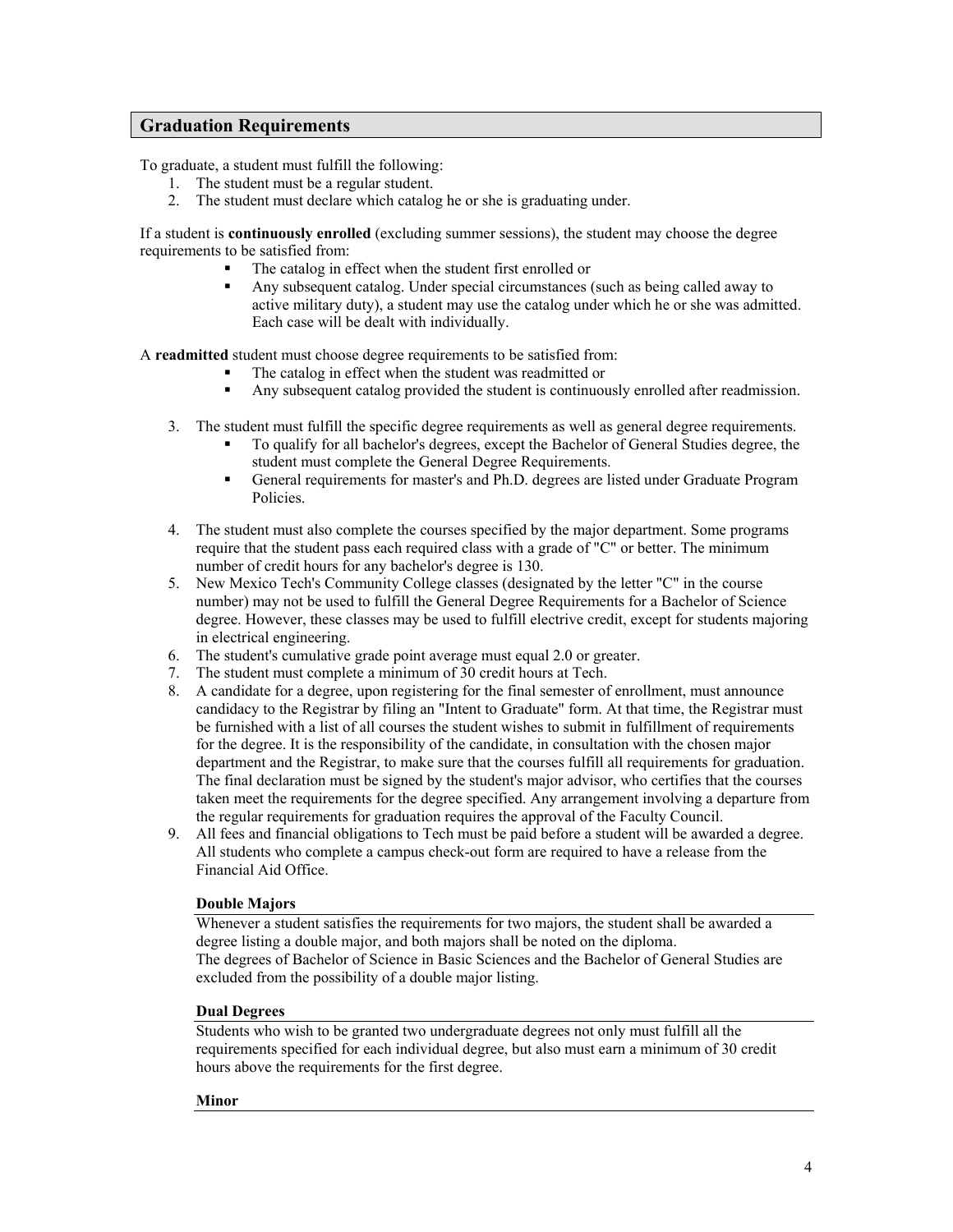Minors are offered by some departments; for a list see *Academic Departments, Degrees, and Fields of Study*. ( h[ttp://infohost.nmt.edu/mainpage/depts/homepage.html](http://infohost.nmt.edu/mainpage/depts/homepage.html) ) The number of credits for a minor varies from department to department.

Students may not earn a minor with either the Associate of General Studies or Bachelor of General Studies degree.

The major and minor must be chosen from the same catalog. Exceptions may be made by the department on a case-by-case basis.

#### **Terminal Transfer Credits**

Terminal transfer credits, credits earned at another college or university in order to complete the last degree requirements at Tech, are not allowed except when specified by a particular degree program, or when unusual circumstances appear to justify it. In no case will more than 16 credit hours of terminal transfer credits be allowed. A student who anticipates the need for requesting terminal transfer credit should do so as soon as practical and in no event later than the time of filing the declaration of candidacy for a degree. The request should be addressed to the Vice President for Academic Affairs. It should contain a statement of the circumstances which, in the student's judgment, justify the request and a specific statement of the program proposed for obtaining the terminal credits. Approval, if granted, will be of a specific program.

#### **Curriculum Changes**

The Faculty Council reserves the right to make curriculum changes. Assurance is given to students that proper measures will be employed to avoid hardships that may result from such changes.

The Office of the Registrar sends out degree audits for juniors and seniors during the fall and spring semesters.

#### **Commencement**

Commencement ceremonies are held each year in early May. (See the [New Mexico Tech Calendar](http://infohost.nmt.edu/mainpage/calendar/mastercal.html) for dates.) If you finish your degree requirements in August or December, you may participate in ceremonies held the following May. Students must complete all degree requirements in order to participate in commencement. The only exception is for the geology major who needs to complete GEOL [480, Field methods,](http://infohost.nmt.edu/mainpage/catalog/courses/geol400.html) during the summer immediately following commencement.

#### **Grading System**

A grade is reported for each course in which a student has enrolled to indicate the quality of performance in that course. The grading system used at Tech is as follows:

| Grade       | per credit hour  | Significance   |  |
|-------------|------------------|----------------|--|
| A           | 4.00             | n/a            |  |
| $A-$        | 3.67             | n/a            |  |
| $B+$        | 3.33             | n/a            |  |
| B           | 3.00             | n/a            |  |
| B-          | 2.67             | n/a            |  |
| $C+$        | 2.33             | n/a            |  |
| $\mathbf C$ | 2.00             | n/a            |  |
| $C-$        | 1.67             | n/a            |  |
| $D+$        | 1.33             | n/a            |  |
| D           | 1.0              | n/a            |  |
| F           | $\boldsymbol{0}$ | n/a            |  |
| S           | n/a              | Satisfactory   |  |
| U           | n/a              | Unsatisfactory |  |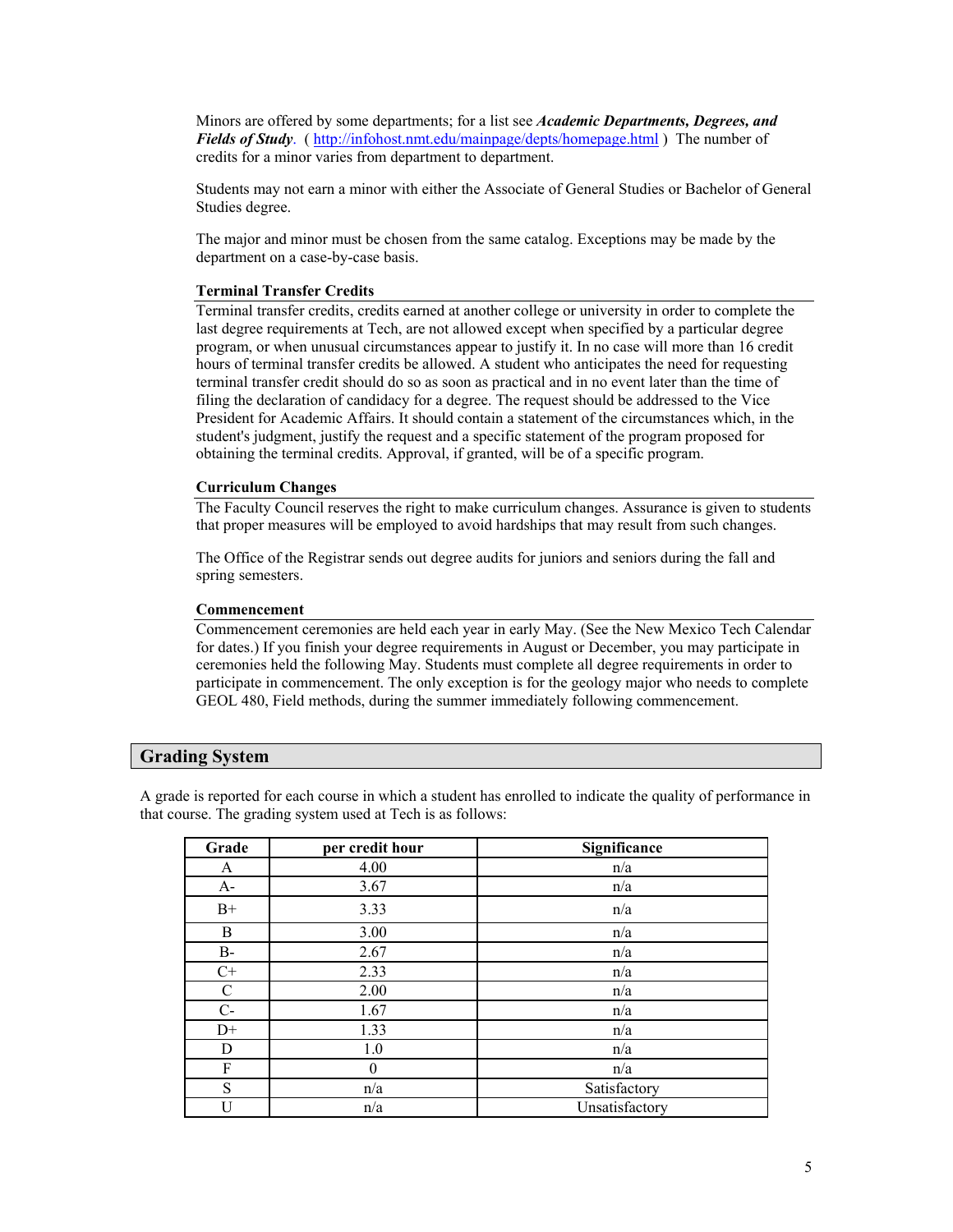| SА | n/a | Satisfactory Audit          |  |
|----|-----|-----------------------------|--|
| UA | n/a | <b>Unsatisfactory Audit</b> |  |
| IN | n/a | Incomplete                  |  |
| W  | n/a | Withdrawal                  |  |
| WО | n/a | Withdrawal                  |  |
|    |     | without prejudice           |  |
| NR | n/a | No Report                   |  |

#### **GPA**

The total semester hours in which grades of A,  $A_1$ ,  $B_2$ ,  $B_3$ ,  $C_1$ ,  $C_2$ ,  $D_2$ ,  $D_3$ ,  $D_4$ ,  $D_5$  and F have been received at this institution divided into the corresponding total grade points earned is the student's cumulative grade-point average (GPA). Likewise, the student's GPA for any time period is found by dividing the credit hours in which grades other than S, U, SA, or UA were received into the total grade points earned during that period. The student's GPA indicates scholastic standing. Results of challenge examinations shall not be included in the student's class load for the semester in which the exam is taken.

#### **Satisfactory/Unsatisfactory (S/U)**

After completing 30 credit hours, any student in good standing may take up to a total of 18 credit hours on an S/U basis in undergraduate courses not normally graded S/U. Courses may not be taken in this manner without consent of the student's major department and the department in which the course is taken. Approval for the S/U grade basis must be obtained within the first ten weeks of classes. Decisions made at that time for either letter grade or S/U grade evaluation may not be subsequently changed. Students who receive a grade of S will receive credit for the course. Students who receive a grade of U will not receive credit for the course.

Special students must have successfullly completed 30 or more credit hours to register for courses on an S/U basis (except for courses that are only offered S/U). Transfer credits from other institutions are not included in the 18 hour maximum.

#### **Incomplete (IN)**

An incomplete (IN) may be given in lieu of a grade when circumstances beyond a student's control have prevented completing a significant portion of the work of a course within the allotted time. The student's performance in the course must otherwise be satisfactory. An incomplete may be removed in a manner and within the time determined by the instructor concerned, but may not be continued beyond one year from the end of the term in which the IN is awarded. Failure of the student to remove the IN by that date wll result in an automatic grade of F. In no case can an IN become a withdrawal (W).

#### **No Report (NR)**

Thesis (numbered 591), independent study (590), or dissertation (595) courses will be graded with an "S" only upon fulfillment of graduate degree requirements. Prior to completion, these courses will be awarded "NR" if performance for that semester is acceptable or "U" if performance is unacceptable.

#### **No Grade (NG)**

No grade was issued by the instructor. This is a temporary grade which will be replaced by the actual grade when it is reported.

#### **Withdrawal (W)**

A student may not withdraw (W) from a class after the tenth week of a fall or spring semester, or the fifth week of a summer session. A W can only be assigned after consulting with the instructor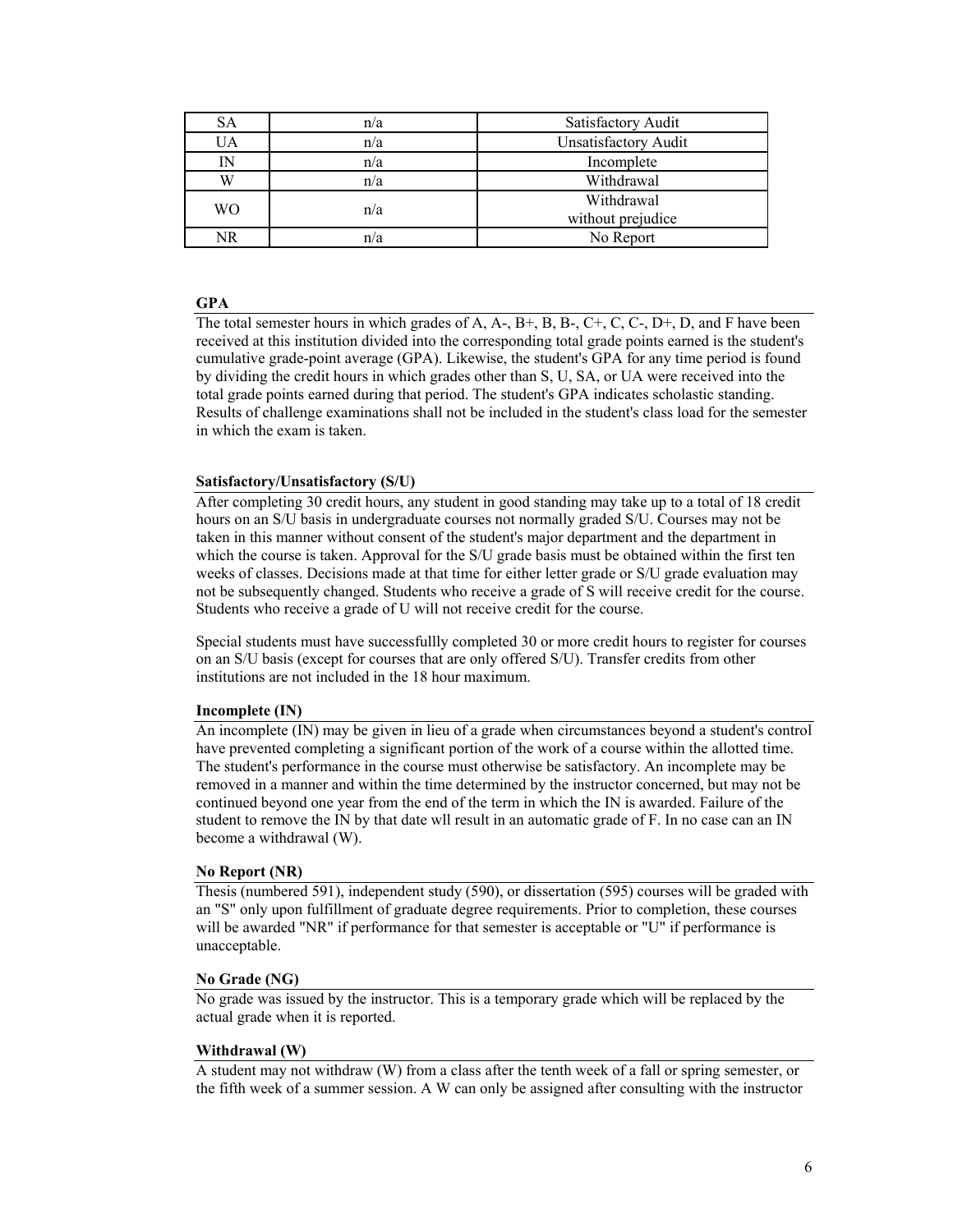and completing and submitting the appropriate form to the Office of the Registrar (see *How to*  **Change Your Registration**<sup>[2](#page-6-0)</sup>). Under no circumstances can an instructor assign a W in a course.

#### **Change of Grade**

The instructor of a course has the responsibility for any grade reported. Once a grade has been reported to the Office of the Registrar, it may be changed only in the case of clerical error. The instructor who issued the original grade must submit in writing the reasons for the change. The change of grade must also be approved by the department chair.

Changes in grade must be made within five weeks after the start of the next semester, except for extenuating circumstances.

#### **Grade Appeal Procedure**

Students seeking grade changes must speak first with the instructor, next with the department chair, and finally with the vice president for academic affairs. Any questions can be referred to the Office of the Registrar.

#### **Withdrawal without Prejudice (WO)**

(See also *Withdrawal from a Course* on Page 10) After the deadline has passed for withdrawing from a class with a "W," under extremely unusual circumstances a student may petition to withdraw from a class or classes without prejudice. For example, this may be done in cases of serious illness or death in the student's immediate family. This allows the student to withdraw during the semester without prejudicing the student's standing. Such a petition must be presented in writing with supporting documentation (i.e., statement from a physician, obituary, etc.) before the end of the semester to the Vice President for Academic Affairs for review and consideration. Charges for tuition and fees are not altered by such a withdrawal.

#### **Privacy of Information**

New Mexico Tech adheres to the provisions set forth by the Family Educational Rights and Privacy Act of 1974, as amended. The *New Mexico Tech Student Handbook* contains detailed information on this act.

Federal Education Right to Privacy Act: Under federal law, you have the right to withhold disclosure of any or all categories of "Directory Information." Any future requests for such information from non-Tech persons or organizations will be refused. New Mexico Tech will honor your request to withhold any of the categories, but cannot assume responsibility to contact you for subsequent permission to release them. Tech also assumes no liability for honoring your instructions that such information will be withheld.

To withhold any information, stop by the Office of the Registrar, Brown 100. For further information, contact [the Registrar.](mailto:registrar@admin.nmt.edu) 

<span id="page-6-0"></span> <sup>2</sup> **How to Change Your Registration**. A student may change his/her program by filing a Change-of-Registration form with the Registrar. No classes may be added after the third Friday following the beginning of classes of a fall or spring semester or the first week of a summer session. During the first three weeks of the semester, a student may drop a class without penalty, and no the course will appear on the permanent record. After the third week of classes in a fall or spring semester or the first week of a summer session, the student must file a Withdrawal Authorization form and pay the withdrawal fee. The grade "W" will appear on the student's permanent record. from a class after the tenth week of a fall or spring semester, or the fifth week of a summer session. Changes involving "audit," "S-U," and "GRADE" designations may be made up to the end of the ninth week of the semester or the fifth week of the summer session.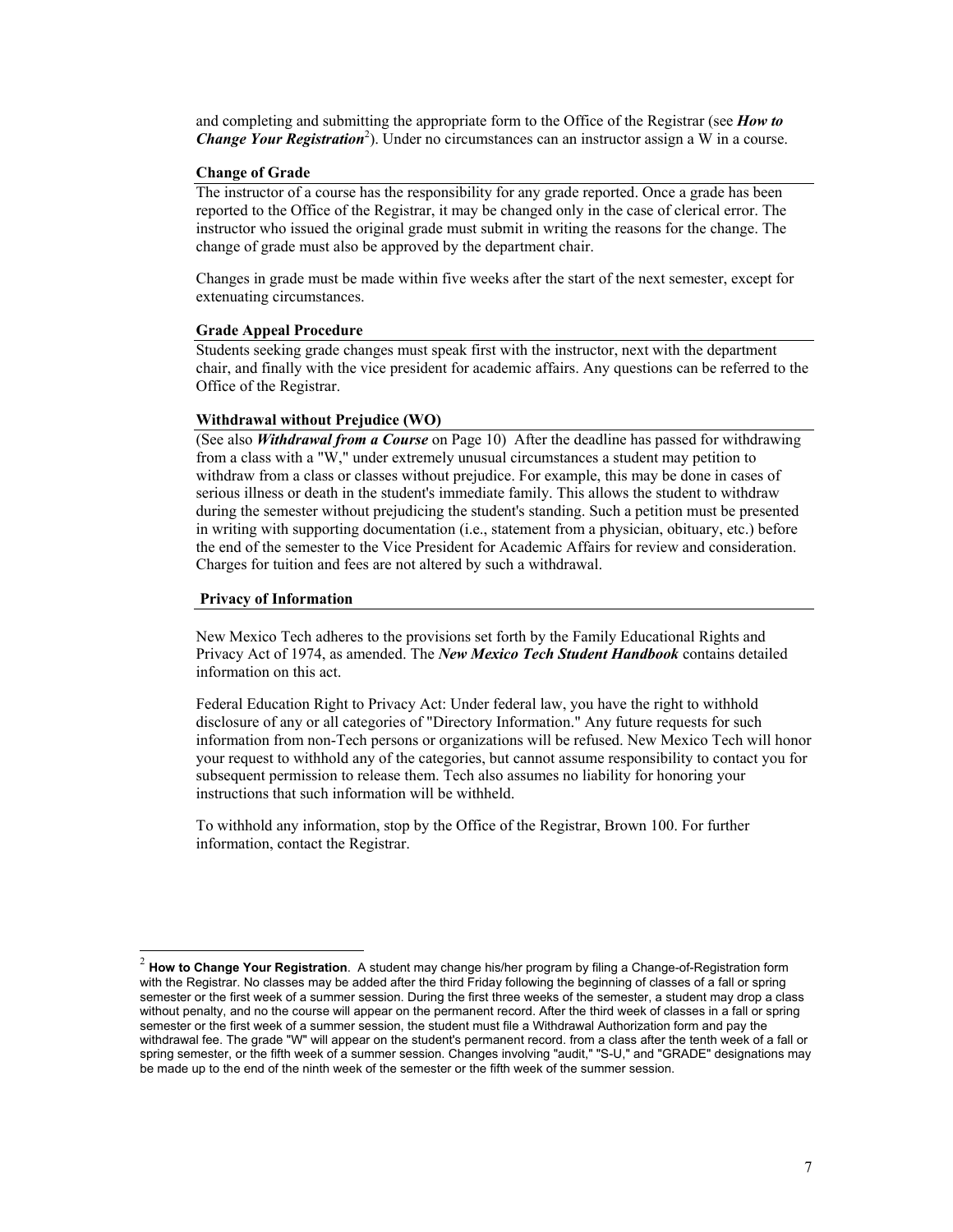# **Satisfactory Academic Progress Policy Concerning Financial Aid**

To continue receiving Federal and/or State Financial Aid, students must meet the minimum requirements set in New Mexico Tech's Satisfactory Academic Progress Policy (SAP). Be aware that these standards are not the same as New Mexico Tech's standards for Good Standing.

This Satisfactory Academic Progress Policy applies to undergraduate students who participate in the following programs:

 Federal Pell Grant, Supplemental Grant, New Mexico State Student Incentive Grant, Federal Work Study, New Mexico Work Study, New Mexico Non-need Work Study, Perkins Loan, Federal Stafford Loan, and PLUS loan.

[Satisfactory Academic Progress for graduate students is different and is defined by the Office of [Graduate](http://infohost.nmt.edu/~grad/) [Studies.](http://infohost.nmt.edu/~grad/)]

To be in good standing for Financial Aid purposes, a student must have earned at least 75% of the hours he/she has attempted with a cumulative GPA of :

- $\blacksquare$  1.6 if you have attempted 0-29 credit hours
- 1.8 if you have attempted 30-59 credit hours<br>■ 2.0 if you have attempted 60 hours or more
- 2.0 if you have attempted 60 hours or more.

If you fall below this standard you will be placed on financial aid probation for the following semester. During this semester you will still be eligible to receive aid. To get back in good standing you will need to meet the policy requirements by the end of the probation semester.

If you do not meet the policy requirements by the end of the probation semester you will be placed on financial aid suspension UNLESS during the most recent semester you earn 100% of the hours you attempt during that semester with a 2.25 semester GPA. In this case you will be placed on conditional probation. During conditional probation you will still be eligible to receive aid. To continue on conditional probation you must earn 100% of the hours you attempt during a semester with a semester GPA of at least 2.25. If you fail to meet the conditional probation requirements, you will be placed on financial aid suspension.

To get off of conditional probation you must meet the requirements of the SAP policy. Once a student is on financial aid suspension, he/she is not eligible for any Federal or State Financial Aid until the standards of the Satisfactory Academic Progress Policy have been met.

A student has a maximum of 195 attempted credit hours to complete an undergraduate degree. Once a student has reached 195 attempted credit hours, he/she will no longer be eligible for Federal or State Financial Aid. For students pursuing a second bachelor's degree, the maximum timeframe is 150% of the number of hours needed to complete the degree. This is determined through a credit evaluation done by the Office of the Registrar. For instance, if the student has 140 credit hours and needs 30 hours to earn a second degree, the student will have financial aid eligibility for a maximum of 45 attempted credit hours.

Satisfactory Academic Progress is measured at the end of each semester. Summer is considered a separate semester. If a student's earned hours or cumulative GPA falls below the minimum standard indicated in the policy, he/she will be notified in writing. The student will also be notified if he/she has met the maximum timeframe.

Repeat courses count as attempted hours, but the hours can only be earned once. For example, if a student takes a 3 credit hour course one semester and earns a D, the hours are counted as attempted and earned. If the student later repeats the course, the 3 hours are added to the attempted, but hours earned will not increase because of the repeat. However, because a grade of F does not count as earned hours, a student repeating a grade of F at a later time and earning a D will have the hours count as attempted and earned when the course is repeated.

Total hours attempted includes grades of A, A-, B+, B, B-, C+, C, C-, D+, D, F, S, U, W, I, SA, UA, NR, NG and all transfer credits.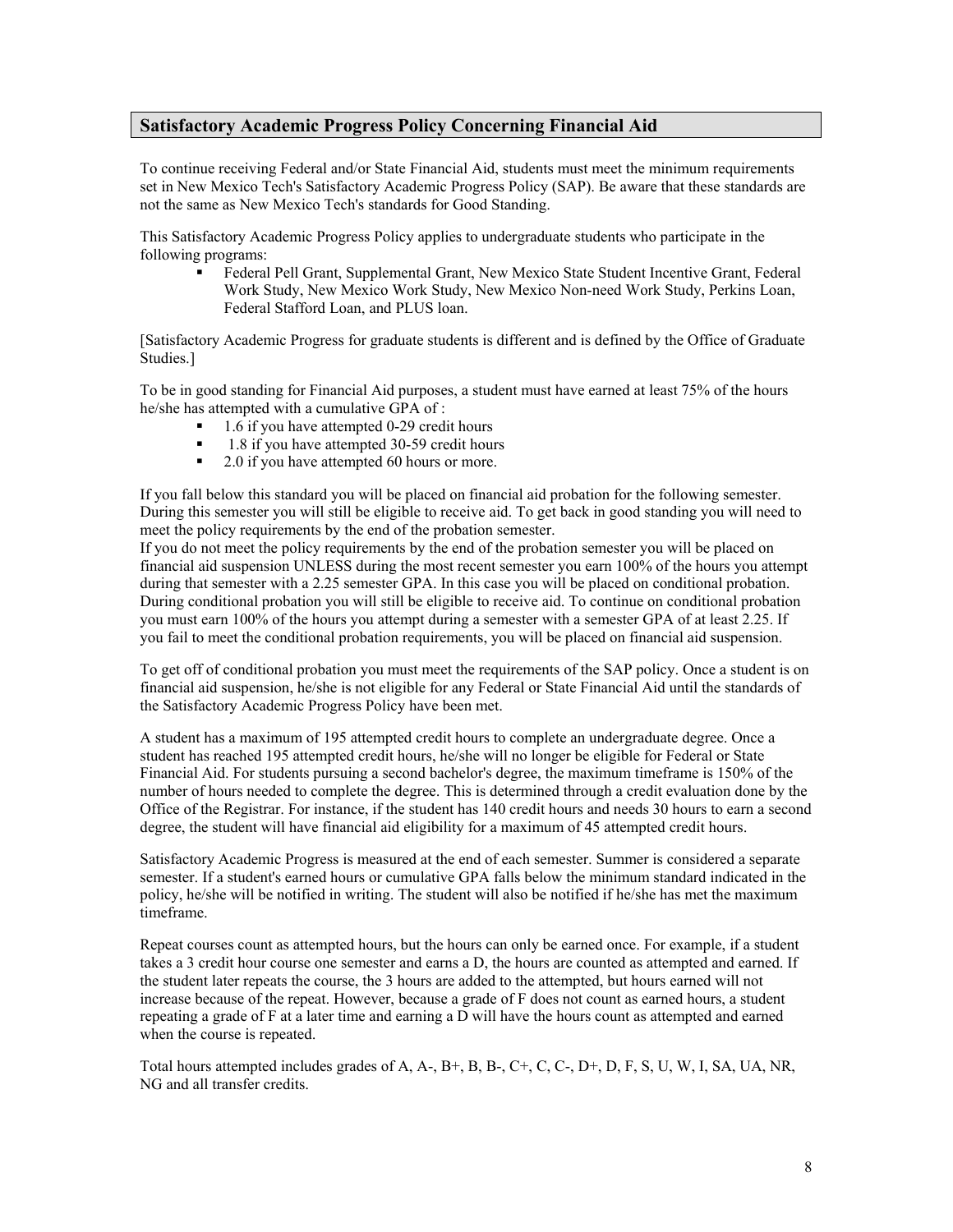Total hours earned includes grades of A, A-, B+, B, B-, C+, C, C-, D+, D, S and all transfer credits. Cumulative GPA calculation includes grades of A, A-, B+, B, B-, C+, C, C-, D+, D, and F.

# *It is the student's responsibility to notify the Financial Aid Office when a grade of I, NR, NG is changed to a grade by the instructor so Satisfactory Academic Progress can be re-evaluated.*

**[Contact: Financial Aid Office, New Mexico Tech, 801 Leroy Place, Socorro, N.M. 87801. 505-835- 5333. fax: 505-835-5959]** 

# **Academic Probation and Suspension**

#### **Academic Regulations**

The academic regulations have a two-fold purpose:

- 1.To prevent the dissipation of the resources and time of students who fail to make reasonable progress in their academic programs at Tech, and
- 2. To facilitate the maintenance of high academic standards at Tech.

#### **Good Standing**

A regular undergraduate student will be considered to be in good standing if the student maintains the minimum semester grade-point average (GPA) listed on the following page.

| <b>Total semester</b><br>hrs attempted<br>(cumulative) |                | Minimum semester<br><b>GPA</b> needed to<br>maintain good<br>standing |
|--------------------------------------------------------|----------------|-----------------------------------------------------------------------|
| $0 - 29$                                               | 16             |                                                                       |
| 30 - 59                                                | 18             |                                                                       |
| 60 or more                                             | 2 <sub>0</sub> |                                                                       |

"Semester hours attempted" means courses in which a student earn grades of A, A-, B+, B, B-, C+, C, C-, D+, D, F, S, U, and all transfer credits. "Semester hours attempted" does not include courses in which a student earns grades of I, SA, UA, or W. Transfer credits are not used in computing the GPA.

#### **Academic Probation**

A student whose semester GPA falls below the minimum requirements needed for good standing will be placed on academic probation for the next regular semester of enrollment. Students are continued on probation if they withdraw from Tech while on probation.

#### **Academic Suspension**

Students who fail to achieve the minimum semester GPA for a second consecutive semester will be placed on academic suspension unless their cumulative GPA is 2.0 or better. A student on academic suspension is denied the privilege of enrolling at Tech for the specified period of time. **Credits earned at another institution during the period of suspension at New Mexico Tech will not be accepted for transfer at Tech.**

#### **Duration of Suspension**

The first suspension from New Mexico Tech will be for one regular semester (fall or spring semester). Second and subsequent suspensions will be for one calendar year.

Students may appeal suspension by petitioning for readmission. The Academic Standards and Admission Committee will review complete petitions on the Monday of registration.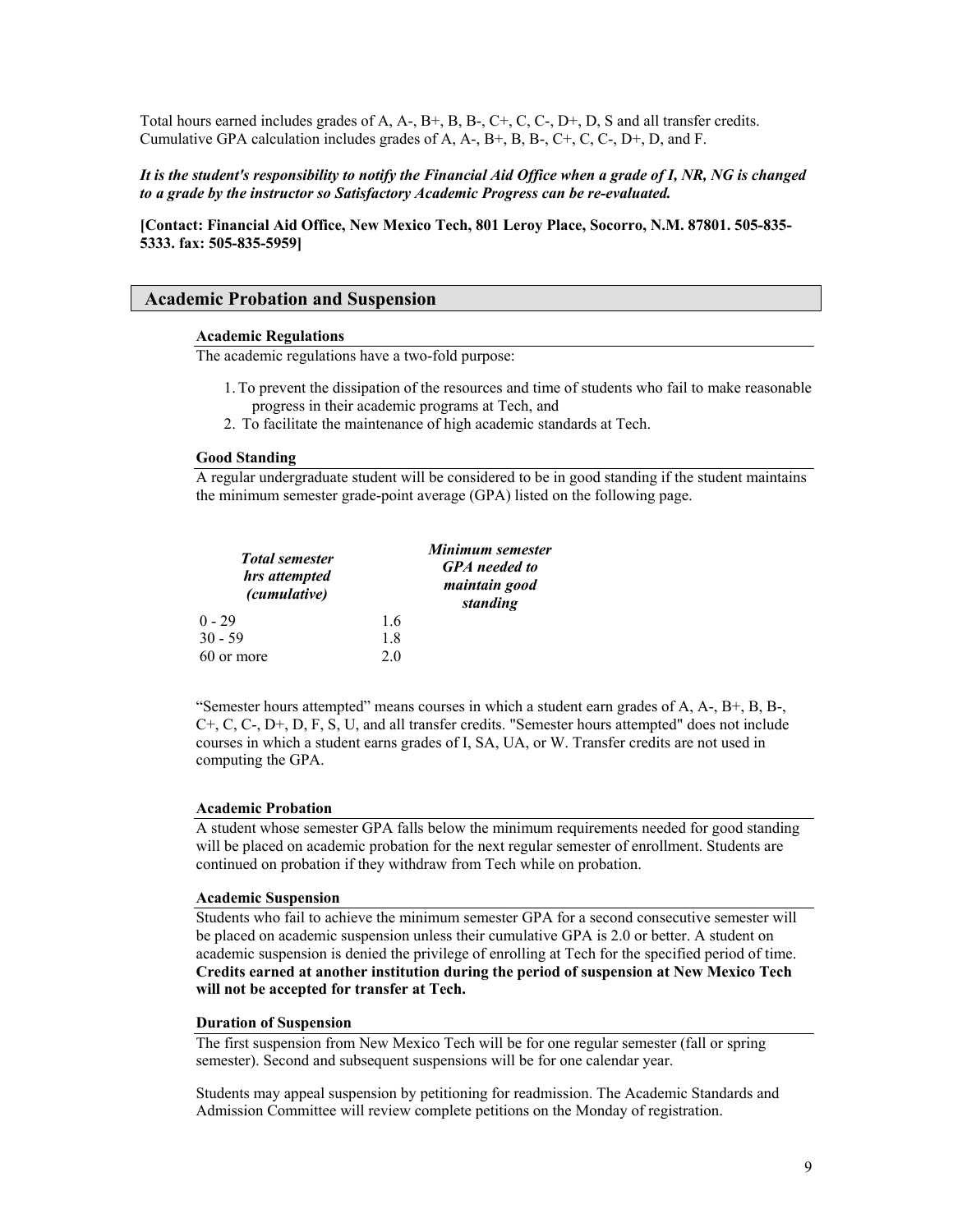#### **Readmission**

Deadlines for all readmission materials are the same as for regular admission, currently August 1 for fall semester, December 15 for spring semester, and June 1 for summer session. If accepted for readmission, a student on academic probation or suspension will be automatically placed on probation. Failure to meet the minimum GPA requirement will result in suspension from New Mexico Tech.

### **Notification of Probation and Suspension**

Notification to the student of academic probation or suspension will appear on the student's grade report at the end of each grading period. Academic probation and suspension will appear on the student's official transcript.

A student who, after conferring with his or her advisor, feels that he or she has been unjustifiably placed on suspension may appeal for a change of status by written petition to the Academic Standards and Admission Committee. Petitions must be submitted to the Office of the Registrar by registration day, when the Academic Standards and Admission Committee meets.

# **Withdrawing from a Course**

You may withdraw from a course until the tenth week during the fall or spring semester (or the fifth week in the summer session). If you withdraw after registration closes (at the end of three weeks of classes), you will receive a grade of W on your transcript. To withdraw from a course, you must file *a Change of Registration* (pdf) form with the Office of the Registrar.

It is important to talk to your instructor and advisor about your progress at midterm to help you make this decision. Another option is to change to Satisfactory/Unsatisfactory (S/U), which will not affect your GPA. (This option is available only for students who have successfully completed 30 or more credit hours.) See also *Grading System* on Page 5.

# **Withdrawing from the University**

Students leaving New Mexico Tech, including those who are graduating or transferring to another institution, must withdraw from the university.

Before withdrawing from the university, you must:

- Check in all New Mexico Tech property (laboratory keys, gymnasium equipment, etc.);
- Settle or make arrangements for all financial obligations to the university;
- Complete a Statement of Withdrawal form (Undergraduate forms are available at the Counseling and Academic Support Office. Graduate forms can be picked from Career Services.):
- Complete an exit interview with the Financial Aid Office; and
- Notify the Office of the Registrar if you have preregistered for classes offered the next semester.

If you withdraw during the semester, you must complete the above steps and

Withdraw from all classes.

If you do not complete these steps, your transcript and/or diploma will be withheld.

A student may petition for Withdrawal without Prejudice under extremely unusual circumstances, such as serious illness or a death in the student's immediate family.

#### *This is an official page of the New Mexico Tech catalog.*